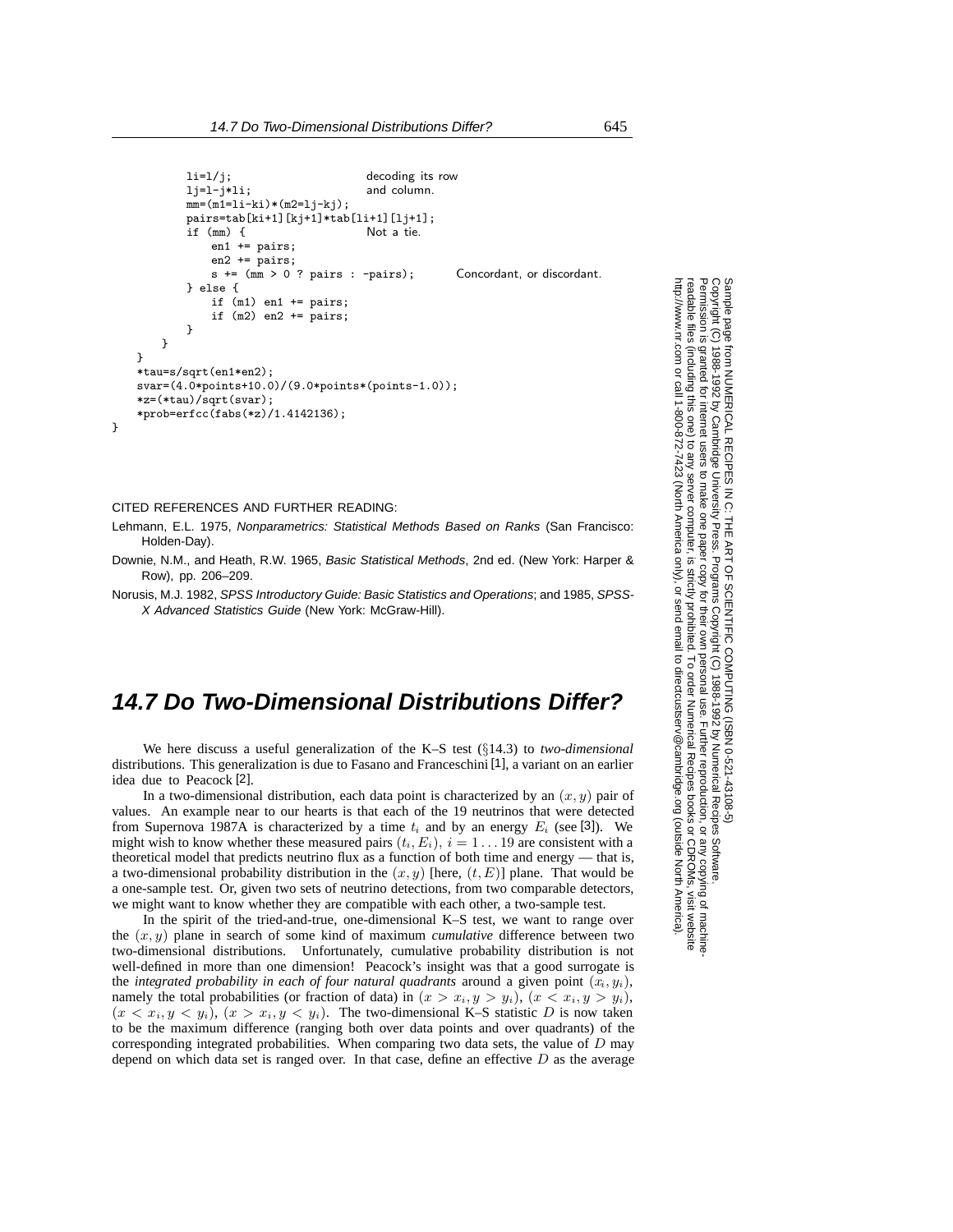

Figure 14.7.1. Two-dimensional distributions of 65 triangles and 35 squares. The two-dimensional K–S test finds that point one of whose quadrants (shown by dotted lines) maximizes the difference between fraction of triangles and fraction of squares. Then, equation (14.7.1) indicates whether the difference is statistically significant, i.e., whether the triangles and squares must have different underlying distributions.

of the two values obtained. If you are confused at this point about the exact definition of *D*, don't fret; the accompanying computer routines amount to a precise algorithmic definition.

Figure 14.7.1 gives a feeling for what is going on. The 65 triangles and 35 squares seem to have somewhat different distributions in the plane. The dotted lines are centered on the triangle that maximizes the *D* statistic; the maximum occurs in the upper-left quadrant. That quadrant contains only 0.12 of all the triangles, but it contains 0.56 of all the squares. The value of  $D$  is thus 0.44. Is this statistically significant?

Even for fixed sample sizes, it is unfortunately not rigorously true that the distribution of *D* in the null hypothesis is independent of the shape of the two-dimensional distribution. In this respect the two-dimensional K–S test is not as natural as its one-dimensional parent. However, extensive Monte Carlo integrations have shown that the distribution of the two-dimensional *D* is *very nearly* identical for even quite different distributions, as long as they have the same coefficient of correlation  $r$ , defined in the usual way by equation  $(14.5.1)$ . In their paper, Fasano and Franceschini tabulate Monte Carlo results for (what amounts to) the distribution of *D* as a function of (of course) *D*, sample size *N*, and coefficient of correlation *r*. Analyzing their results, one finds that the significance levels for the two-dimensional K–S test can be summarized by the simple, though approximate, formulas,

Probability 
$$
(D > \text{observed}) = Q_{KS} \left( \frac{\sqrt{N} D}{1 + \sqrt{1 - r^2 (0.25 - 0.75/\sqrt{N})}} \right)
$$
 (14.7.1)

Copyright (C) 1988-1992 by Cambridge University Press.Sample page from NUMERICAL RECIPES IN C: THE ART OF SCIENTIFIC COMPUTING (ISBN 0-521-43108-5) ntp://www.nr.com or call 1-800-872-7423 (North America only), or send email to directcustserv@cambridge.org (outside North America) http://www.nr.com or call 1-800-872-7423 (North America only),readable files (including this one) to any serverPermission is granted for internet users to make one paper copy for their own personal use. Further reproduction, or any copyin Sample page from NUMERICAL RECUPES IN C. THE ART OF SCIENTIFIC COMPUTING (ISBN 0-531-43109-5)<br>Copyright (C) 1988-1992 by Cambridge University Press: Programs Copyright (C) 1989-1992 by Numnerical Recipes Software eadable files Permission is computer, is strictly prohibited. To order Numerical Recipes booksPrograms Copyright (C) 1988-1992 by Numerical Recipes Software. or send email to directcustserv@cambridge.org (outside North America). or CDROMs, visit website g of machine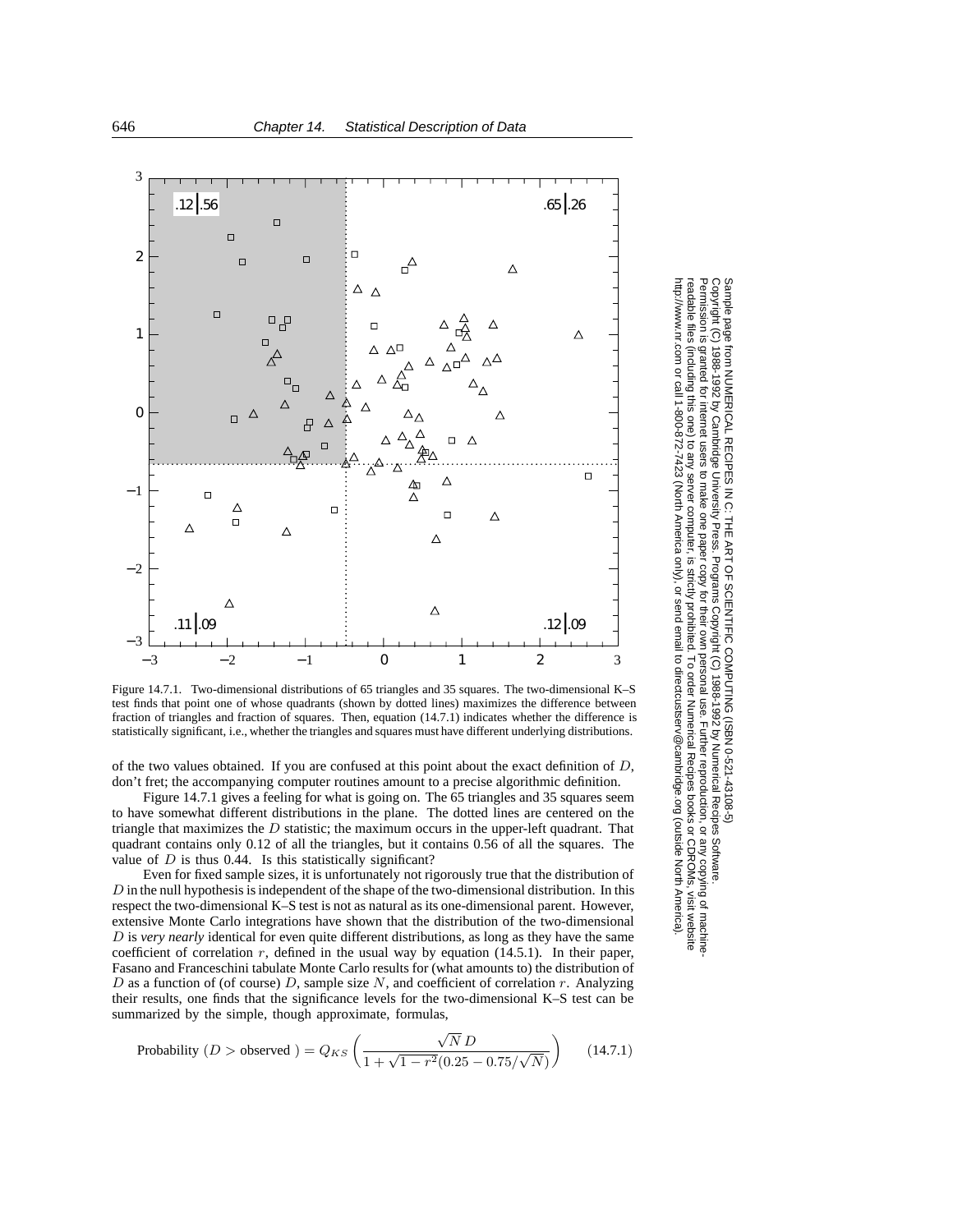for the one-sample case, and the same for the two-sample case, but with

$$
N = \frac{N_1 N_2}{N_1 + N_2}.
$$
\n(14.7.2)

The above formulas are accurate enough when  $N \gtrsim 20$ , and when the indicated probability (significance level) is less than (more significant than)  $0.20$  or so. When the indicated probability is  $> 0.20$ , its value may not be accurate, but the implication that the indicated probability is *>* 0*.*20, its value may not be accurate, but the implication that the data and model (or two data sets) are not significantly different is certainly correct. Notice that in the limit of  $r \to 1$  (perfect correlation), equations (14.7.1) and (14.7.2) reduce to equations (14.3.9) and (14.3.10): The two-dimensional data lie on a perfect straight line, and the two-dimensional K–S test becomes a one-dimensional K–S test.

The significance level for the data in Figure 14.7.1, by the way, is about 0.001. This establishes to a near-certainty that the triangles and squares were drawn from different distributions. (As in fact they were.)

Of course, if you do not want to rely on the Monte Carlo experiments embodied in equation (14.7.1), you can do your own: Generate a lot of synthetic data sets from your model, each one with the same number of points as the real data set. Compute *D* for each synthetic data set, using the accompanying computer routines (but ignoring their calculated probabilities), and count what fraction of the time these synthetic *D*'s exceed the *D* from the real data. That fraction is your significance.

One disadvantage of the two-dimensional tests, by comparison with their one-dimensional progenitors, is that the two-dimensional tests require of order  $N^2$  operations: Two nested loops of order *N* take the place of an *N* log *N* sort. For small computers, this restricts the usefulness of the tests to  $\overline{N}$  less than several thousand.

We now give computer implementations. The one-sample case is embodied in the routine ks2d1s (that is, 2-dimensions, 1-sample). This routine calls a straightforward utility routine quadct to count points in the four quadrants, and it calls a user-supplied routine quadvl that must be capable of returning the integrated probability of an analytic model in each of four quadrants around an arbitrary  $(x, y)$  point. A trivial sample quadv1 is shown; realistic quadvls can be quite complicated, often incorporating numerical quadratures over analytic two-dimensional distributions.

```
#include <math.h>
#include "nrutil.h"
void ks2d1s(float x1[], float y1[], unsigned long n1,
    void (*quadvl)(float, float, float *, float *, float *, float *),
    float *d1, float *prob)
Two-dimensional Kolmogorov-Smirnov test of one sample against a model. Given the x and y
coordinates of n1 data points in arrays x1[1..n1] and y1[1..n1], and given a user-supplied
function quadvl that exemplifies the model, this routine returns the two-dimensional K-S
statistic as d1, and its significance level as prob. Small values of prob show that the sample
is significantly different from the model. Note that the test is slightly distribution-dependent,
so prob is only an estimate.
    void pearsn(float x[], float y[], unsigned long n, float *r, float *prob,
        float *z):
    float probks(float alam);
    void quadct(float x, float y, float xx[], float yy[], unsigned long nn,
        float *fa, float *fb, float *fc, float *fd);
    unsigned long j;
    float dum,dumm,fa,fb,fc,fd,ga,gb,gc,gd,r1,rr,sqen;
    *d1=0.0;<br>for (j=1;j<=n1;j++) {
                                             Loop over the data points.
        quadct(x1[j],y1[j],x1,y1,n1,&fa,&fb,&fc,&fd);
        (*quadv1)(x1[j], y1[j], kga, kgb, kgc, kgd);*d1=FMAX(*d1,fabs(fa-ga));
        *d1=FMAX(*d1,fabs(fb-gb));
        *dl = FMAX(*dl,fabs(fc-gc));
```
{

Permission is granted for internet users to make one paper copy for their own personal use. Further reproduction, or any copyin Copyright (C) 1988-1992 by Cambridge University Press.Programs Copyright (C) 1988-1992 by Numerical Recipes Software. Sample page from NUMERICAL RECIPES IN C: THE ART OF SCIENTIFIC COMPUTING (ISBN 0-521-43108-5) g of machinereadable files (including this one) to any servercomputer, is strictly prohibited. To order Numerical Recipes booksor CDROMs, visit website http://www.nr.com or call 1-800-872-7423 (North America only),or send email to directcustserv@cambridge.org (outside North America).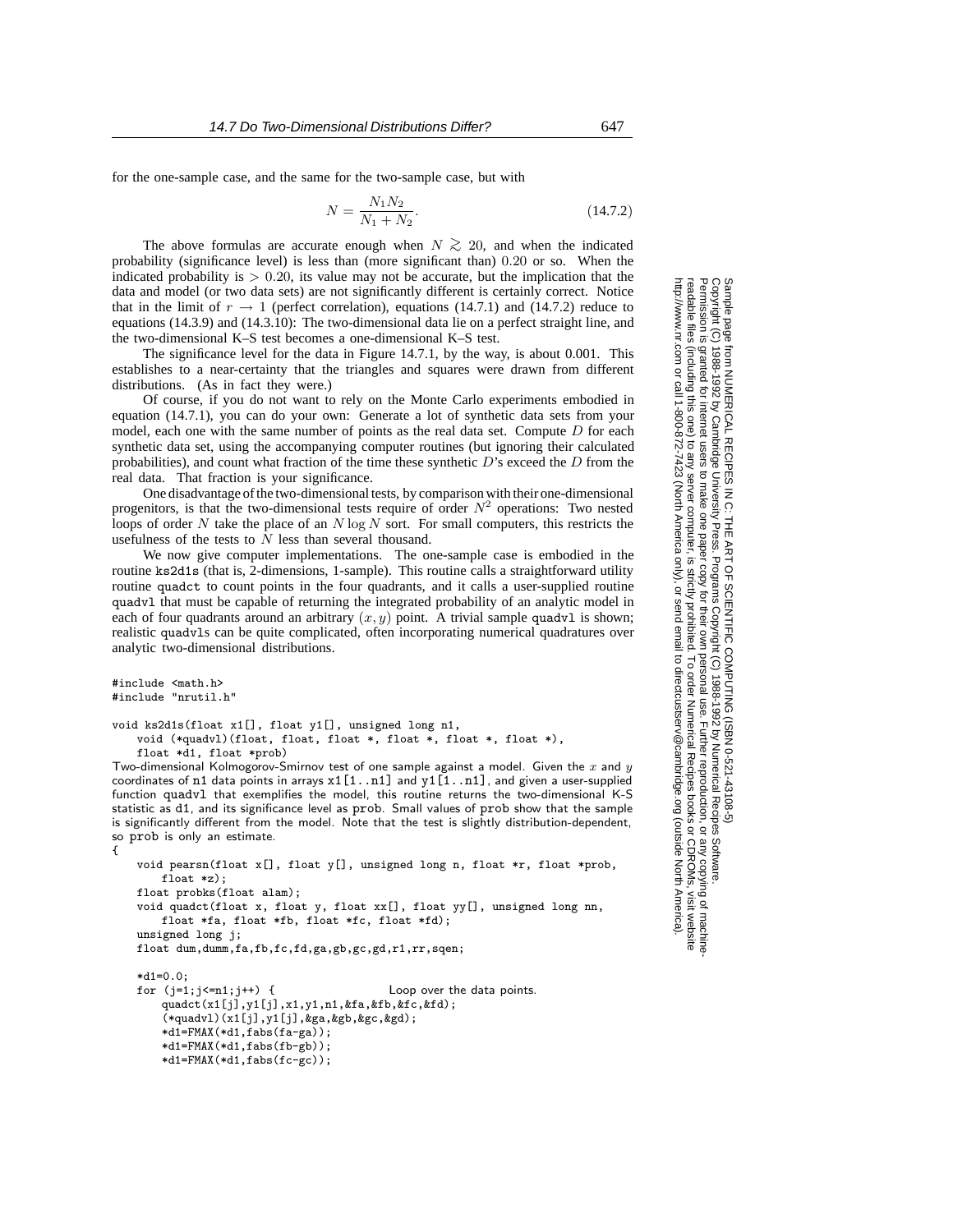```
*d1=FMAX(*d1,fabs(fd-gd));
        For both the sample and the model, the distribution is integrated in each of four
        quadrants, and the maximum difference is saved.
    }
    pearsn(x1,y1,n1,&r1,&dum,&dumm); Get the linear correlation coefficient r1.
    sqen=sqrt((double)n1);
    rr = sqrt(1.0 - r1*r1);Estimate the probability using the K-S probability function probks.
    *prob=probks(*d1*sqen/(1.0+rr*(0.25-0.75/sqen)));
}
```
void quadct(float x, float y, float xx[], float yy[], unsigned long nn, float \*fa, float \*fb, float \*fc, float \*fd)

Given an origin  $(x, y)$ , and an array of  $nn$  points with coordinates  $xx[1..nn]$  and  $yy[1..nn]$ , count how many of them are in each quadrant around the origin, and return the normalized fractions. Quadrants are labeled alphabetically, counterclockwise from the upper right. Used by ks2d1s and ks2d2s.

```
unsigned long k,na,nb,nc,nd;
float ff;
na=nb=nc=nd=0;
for (k=1;k<=nn;k++) {
    if (yy[k] > y) {
       xx[k] > x ? +na : +nb;
    } else {
       xx[k] > x ? ++nd : ++nc;
    }
}
ff=1.0/nn;
*fa=ff*na;
*fb=ff*nb;
*fc=ff*nc;
*fd=ff*nd;
```
#include "nrutil.h"

void quadvl(float x, float y, float \*fa, float \*fb, float \*fc, float \*fd) This is a sample of a user-supplied routine to be used with ks2d1s. In this case, the model distribution is uniform inside the square *−*1 *<x<* 1, *−*1 *<y<* 1. In general this routine should return, for any point  $(x, y)$ , the fraction of the total distribution in each of the four quadrants around that point. The fractions, fa, fb, fc, and fd, must add up to 1. Quadrants are alphabetical, counterclockwise from the upper right. {

```
float qa,qb,qc,qd;
qa=FMIN(2.0,FMAX(0.0,1.0-x));
qb=FMIN(2.0,FMAX(0.0,1.0-y));
qc=FMIN(2.0,FMAX(0.0,x+1.0));
qd=FMIN(2.0,FMAX(0.0,y+1.0));
*fa=0.25*qa*qb;
*fb=0.25*qb*qc;
*fc=0.25*qc*qd;
*fd=0.25*qd*qa;
```
}

The routine ks2d2s is the two-sample case of the two-dimensional K–S test. It also calls quadct, pearsn, and probks. Being a two-sample test, it does not need an analytic model.

Sample page 1<br>Copyright (C)<br>Permission is Copyright (C) 1988-1992 by Cambridge University Press.Sample page from NUMERICAL RECIPES IN C: THE ART OF SCIENTIFIC COMPUTING (ISBN 0-521-43108-5) http://www.nr.com or call 1-800-872-7423 (North America only),readable files (including this one) to any serverPermission is granted for internet users to make one paper copy for their own personal use. Further reproduction, or any copyin from NUMERICAL RECIPES IN C: THE ART OF SCIENTIFIC COMPUTING (ISBN 0-521-43108-5)<br>11988-1992 by Cambridge University Press. Programs Copyright (C) 1988-1992 by Numerical Recipes Software.<br>9 granted for internet users to ma computer, is strictly prohibited. To order Numerical Recipes booksPrograms Copyright (C) 1988-1992 by Numerical Recipes Software. or send email to directcustserv@cambridge.org (outside North America). or CDROMs, visit website g of machine-

{

}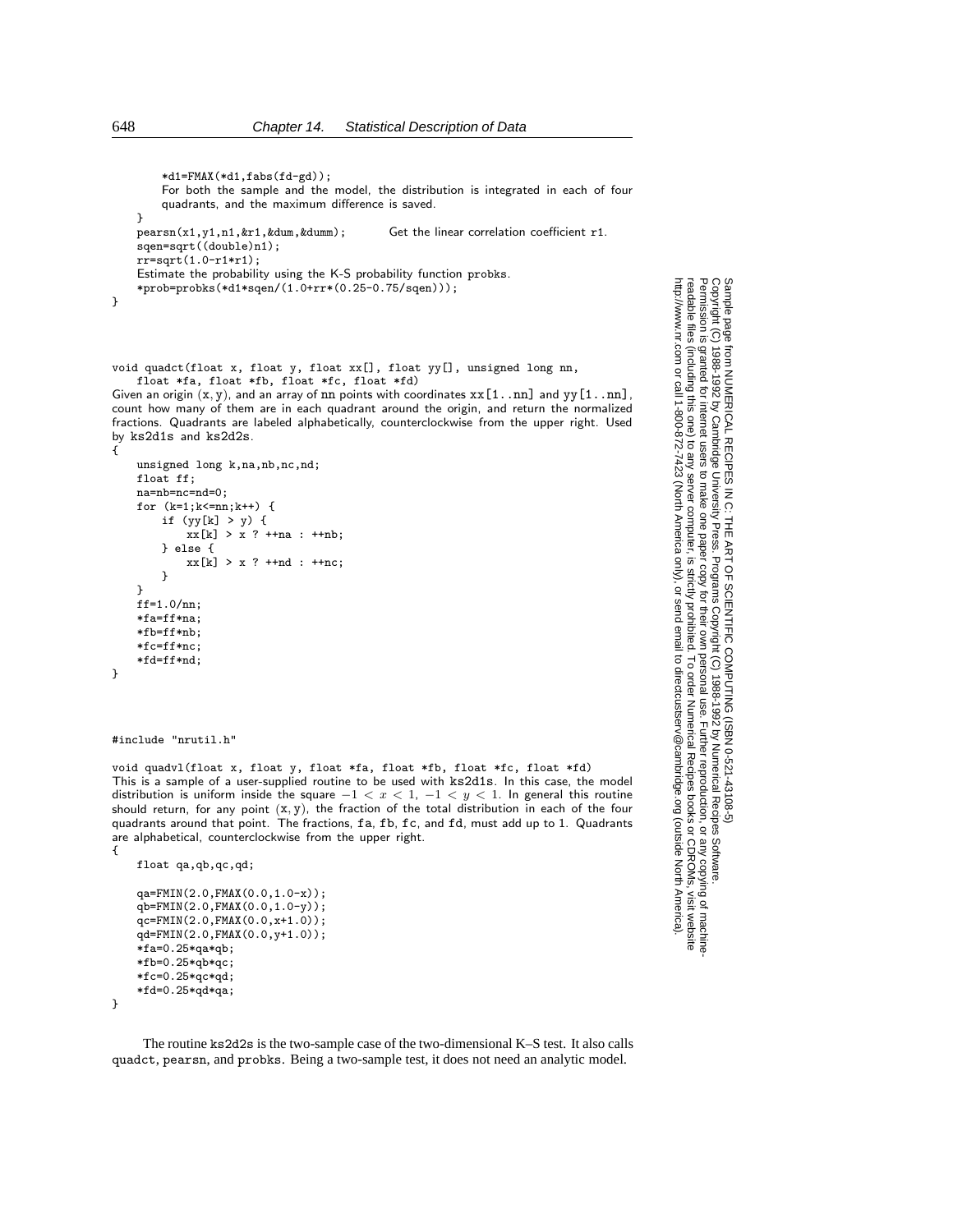#include <math.h> #include "nrutil.h"

{

}

void ks2d2s(float x1[], float y1[], unsigned long n1, float  $x2[]$ , float  $y2[]$ , unsigned long n2, float \*d, float \*prob)

Two-dimensional Kolmogorov-Smirnov test on two samples. Given the *x* and *y* coordinates of the first sample as  $n1$  values in arrays  $x1[1..n1]$  and  $y1[1..n1]$ , and likewise for the second sample, n2 values in arrays x2 and y2, this routine returns the two-dimensional, two-sample K-S statistic as d, and its significance level as prob. Small values of prob show that the two samples are significantly different. Note that the test is slightly distribution-dependent, so prob is only an estimate.

```
void pearsn(float x[], float y[], unsigned long n, float *r, float *prob,
    float *z);
float probks(float alam);
void quadct(float x, float y, float xx[], float yy[], unsigned long nn,
    float *fa, float *fb, float *fc, float *fd);
unsigned long j;
float d1,d2,dum,dumm,fa,fb,fc,fd,ga,gb,gc,gd,r1,r2,rr,sqen;
d1=0.0;
for (j=1;j<=n1;j++) { First, use points in the first sample as ori-
    quadct(x1[j],y1[j],x1,y1,n1,&fa,&fb,&fc,&fd); gins.
    quadct(x1[j],y1[j],x2,y2,n2,&ga,&gb,&gc,&gd);
    d1=FMAX(d1,fabs(fa-ga));
    d1=FMAX(d1,fabs(fb-gb));
    d1 = FMAX(d1, fabs(fc-gc));d1=FMAX(d1,fabs(fd-gd));
}
d2=0.0;<br>for (j=1;j<=n2;j++) {
                                         Then, use points in the second sample as \delta x \&f c \&f d): origins.
    quadct(x2[j], y2[j], x1, y1, n1, kfa, kfb, kfc, kfd);quadct(x2[j],y2[j],x2,y2,n2,&ga,&gb,&gc,&gd);
    d2 = FMAX(d2, fabs(fa-ga));
    d2=FMAX(d2,fabs(fb-gb));
    d2=FMAX(d2,fabs(fc-gc));
    d2=FMAX(d2,fabs(fd-gd));
}
*d=0.5*(d1+d2); Average the K-S statistics.
sqen=sqrt(n1*n2/(double)(n1+n2));<br>pearsn(x1,y1,n1,kr1,kdum,kdumm);Get the linear correlation coefficient for each
pearsn(x2,y2,n2,&r2,&dum,&dumm); sample.
rr=sqrt(1.0-0.5*(r1*r1+r2*r2));
Estimate the probability using the K-S probability function probks.
*prob=probks(*d*sqen/(1.0+rr*(0.25-0.75/sqen)));
```
## CITED REFERENCES AND FURTHER READING:

Fasano, G. and Franceschini, A. 1987, Monthly Notices of the Royal Astronomical Society, vol. 225, pp. 155–170. [1]

Peacock, J.A. 1983, Monthly Notices of the Royal Astronomical Society, vol. 202, pp. 615–627. [2] Spergel, D.N., Piran, T., Loeb, A., Goodman, J., and Bahcall, J.N. 1987, Science, vol. 237, pp. 1471–1473. [3]

Copyright (C) 1988-1992 by Cambridge University Press.Sample page from NUMERICAL RECIPES IN C: THE ART OF SCIENTIFIC COMPUTING (ISBN 0-521-43108-5) http://www.nr.com or call 1-800-872-7423 (North America only),readable files (including this one) to any serverPermission is granted for internet users to make one paper copy for their own personal use. Further reproduction, or any copyin from NUMERICAL RECIPES<br>1988-1992 by Cambridge Uni<br>granted for internet users to n computer, is strictly prohibited. To order Numerical Recipes booksPrograms Copyright (C) 1988-1992 by Numerical Recipes Software. or send email to directcustserv@cambridge.org (outside North America). or CDROMs, visit website g of machine-